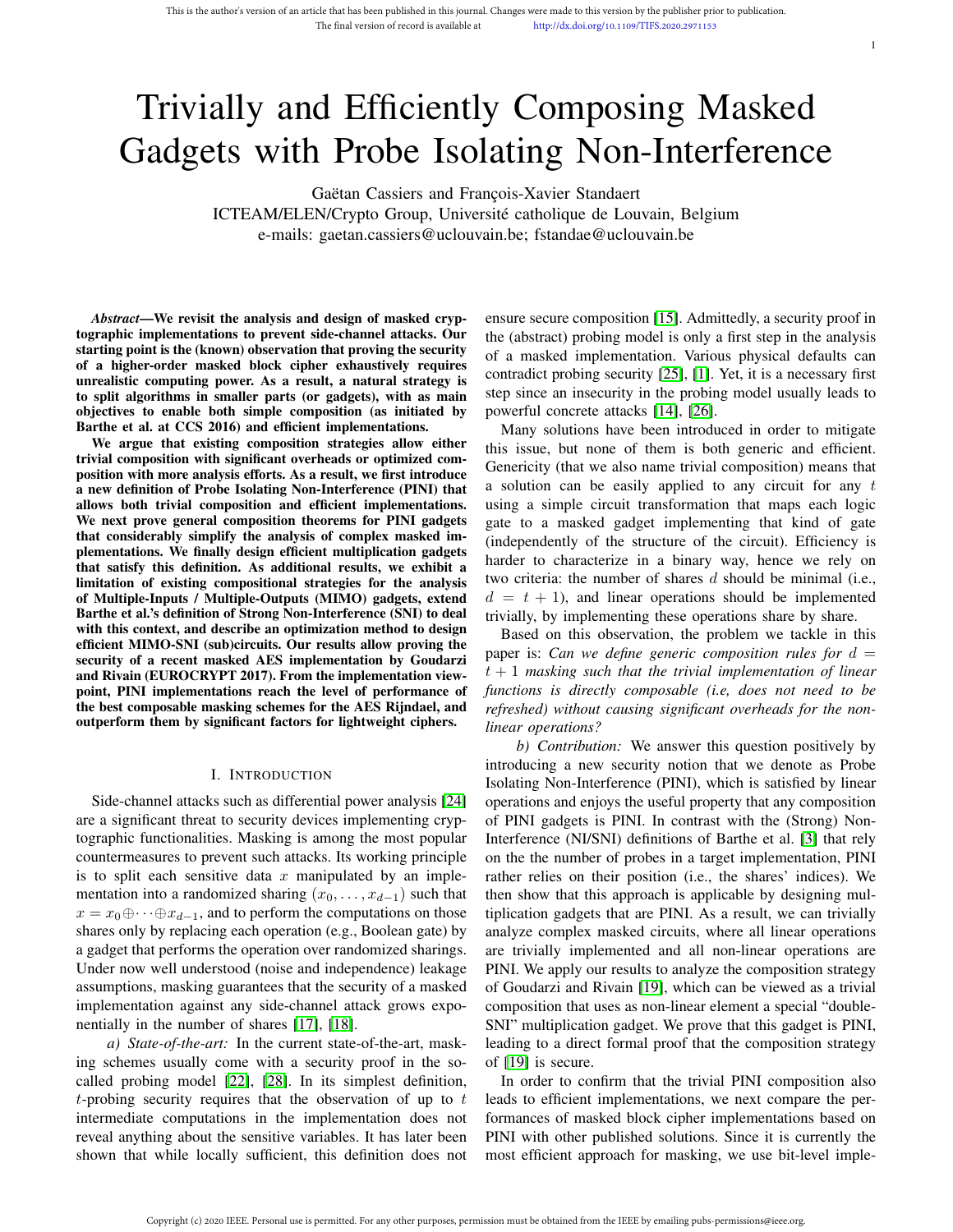mentations (such as the software bitslice AES by Goudarzi and Rivain [19]) for this purpose, which leads us to a couple of additional observations of independent interest.

First, we analyze the limitations of the SNI definition given in [3] for composition in such bit-level implementations (such limitations apply for any gadget with multiple inputs and multiple outputs). We define Multiple-Input Multiple-Output Strong Non-Interference (MIMO-SNI) as the natural extension of SNI that allows composition in this case. Interestingly, it turns out that such cases are not problematic in the PINI framework, and we show that any MIMO-SNI gadget is actually PINI.

Second, the optimized composition of complex circuits such as bit-level AES S-boxes requires significantly more efforts than its counterpart in  $\mathbb{F}_{256}$  studied by Belaïd et al. [6]. We propose a solution to this problem, by representing the circuit to mask as a "computation graph", and describe how to express the definitions of NI, SNI and MIMO-SNI as graph properties, leading to an algorithm (implemented as an open-source tool) to minimize the number of SNI gadgets.

We finally illustrate that PINI gadgets lead to excellent performance often improving over state-of-the-art solutions, by comparing various masked block ciphers according to the use of only SNI gadgets, the double-SNI strategy, our MIMO-SNI optimization, the recent Tight Private Circuit (TPC) approach [7] and the PINI framework. We use the AES block cipher as well as some lightweight block ciphers (Noekeon [16], PRESENT [8] and Fantomas [21]). The results allow us to conclude that our tools enable both trivial composition and efficient masked implementations. We use abstract metrics (amount of randomness, operation count) to measure algorithmic improvements, independently of the implementation (e.g., software, FPGA, ASIC). For AES, the TPC approach and the PINI framework lead to the best performances. For lightweight ciphers, the PINI approach outperforms all existing solutions by significant factors (2 to 4), making it a particularly relevant solution for lightweight ciphers submitted to the ongoing NIST competition.

This paper is organized as follows. Section II recalls the notion of masked circuit and gadget, along with the relevant security notions. We also explain the so-called "probe propagation framework" used to build intuition about those notions. In Section III, we introduce the PINI definition and its properties. We instantiate it with two gadgets in Section IV, which completes the main contribution of this paper. Section V details the limitations of SNI, introduces the notion of MIMO-SNI and covers the design of the optimized MIMO-SNI AES S-box. Related work is reviewed in Section VI. Finally, Section VII briefly compares the performance of various implementation strategies and concludes.

## II. PRELIMINARIES

# *A. Masked gadgets*

We work with circuits and use the definition of [22]. A deterministic circuit  $C$  is a Directed Acyclic Graph (DAG) whose vertices are gates, inputs or outputs, and whose edges are wires carrying elements of  $\mathbb{F}_q$ . A randomized circuit is a

circuit augmented with random gates. A random gate is a gate with fan-in 0 that produces a random output, uniformly and independently of everything else afresh for each invocation of the circuit.

Let  $x_* = (x_i)_{i=0,\dots,d-1}$  be a d-sharing of a sensitive variable x if  $x = \sum_{i=0}^{d-1} x_i$ . The index i is named the *share index*. A set A is a set of share indices if  $A \subset \{0, \ldots, d-1\}$ , and we denote  $x_A := \{x_i : i \in A\}$ . We say that the sharing  $x<sub>*</sub>$  is *fresh* if any tuple of at most  $d - 1$  of its shares is distributed uniformly and independently of any other element under consideration.

A gadget  $G$  with  $m$  inputs and  $n$  outputs working with d shares implementing a function  $f : \mathbb{F}_q^m \to \mathbb{F}_q^n$ :  $(x_0, \ldots, x_{m-1}) \mapsto (y_0, \ldots, y_{n-1})$  is a circuit with md inputs grouped into m d-sharings denoted  $(x_{*,0}, \ldots, x_{*,m-1})$  and nd outputs grouped into *n* sharings denoted  $(y_{*,0}, \ldots, y_{*,n-1})$ . A gadget must be correct. That is, if  $x_j = \sum_{i=0}^{d-1} x_{i,j}$  for all j, then  $y_j = \sum_{i=0}^{d-1} y_{i,j}$  for all j and for any value of the outputs of the random gates.

We additionally use the following notations:  $x_{i,*} = \{x_{i,j} :$  $0 \leq j \leq m-1$ ,  $x_{A,*} = \{x_{i,j} : i \in A, 0 \leq j \leq m-1\}$ where A is a set of share indices, and  $x_{**} = \{x_{i,j} : 0 \le i \le j\}$  $d-1, 0 \le j \le m-1$ . When it is not clear from the context, we explicitly denote the gadget  $G$  to which the inputs or the outputs are related with a superscript as  $x_{i,j}^G$ ,  $y_{i,j}^G$ .

For any linear function f, there is a *trivial implementation* gadget which requires no random gates and consists in applying the function independently to each share:  $y_{i,*} = f(x_{i,*})$ for  $i = 0, \ldots, d - 1$ . This also applies to affine functions (subtracting the offset  $(d-1)f(0)$  to one share).

In this article, we are primarily interested in composing gadgets, that is, connecting gadgets together to build more complex gadgets.

*Definition 1 (Gadget composition):* A gadget composition  $G$  over  $d$  shares is a directed acyclic graph (DAG) whose vertices are composing gadgets (which are gadgets over d shares) or inputs/outputs, and edges are connections between those gadgets. For each composing gadget, there is a one-toone mapping between its  $m$  inputs and the incoming edges of the associated vertex. Furthermore, each outgoing edge is associated to an output of the gadget (there can be multiple edges associated to the same output). Output vertices (resp., input vertices) have one (resp., zero) incoming edge and zero (resp., any number of) outgoing edge(s).

A gadget composition can be instantiated by mapping each vertex to the corresponding gadget or  $d$  inputs/outputs, and each edge to  $d$  wires (which connect the composing gadgets). The inputs and outputs of the composing gadgets are erased in the instantiation process. We use the term *composite gadget* to refer to the instantiation of a gadget composition.

#### *B. Probing model and security definitions*

In the  $t$ -probing model, an adversary can choose a set  $P$  of  $t$ probes, which are wires in the target circuit. It has then access to the values carried by each of the chosen wires. A gadget  $G$  is t-probing secure if the output of any t-probing adversary is independent of the sensitive variables  $(x_0, \ldots, x_{m-1})$  when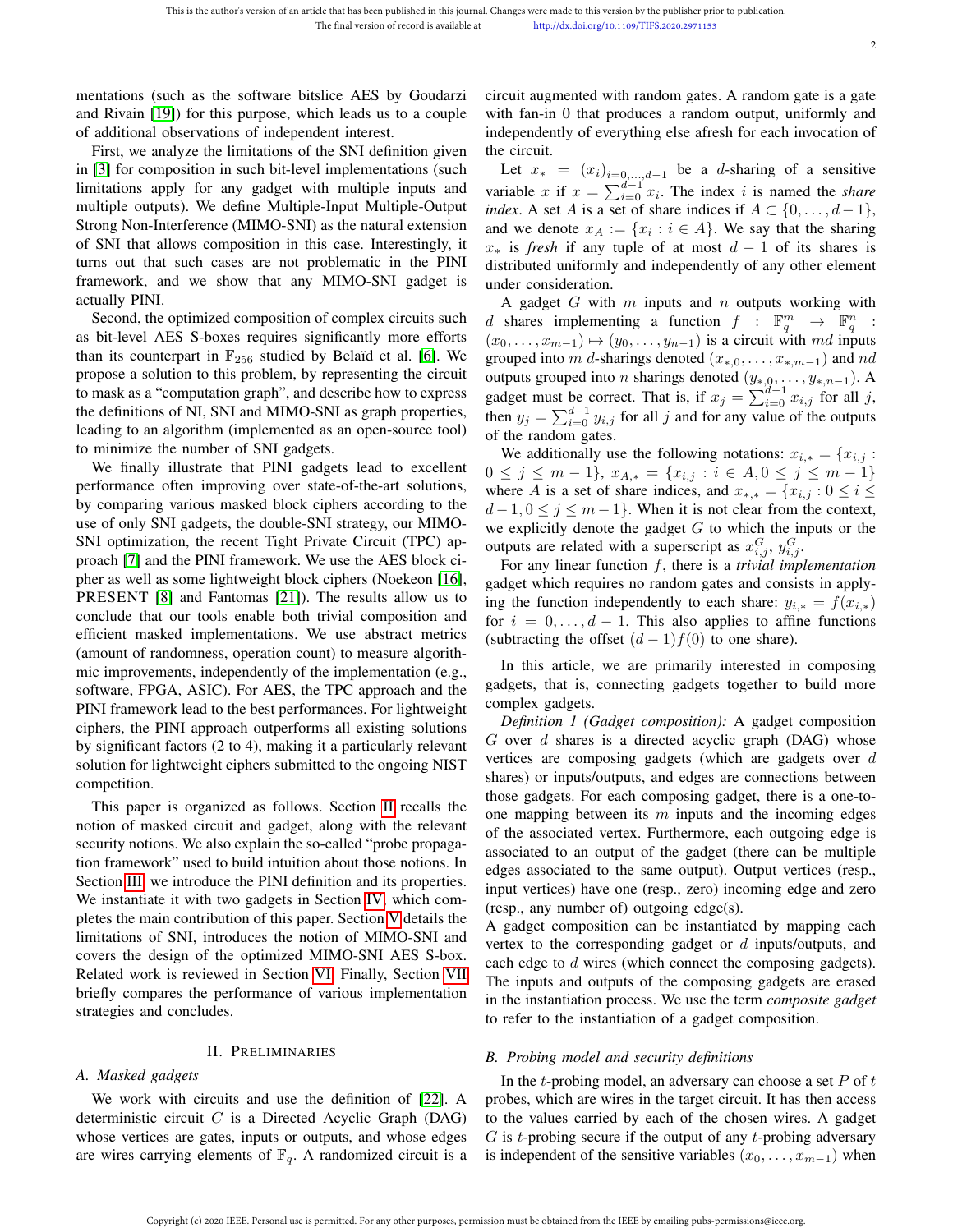



(b) When a fresh random is XORed, the output is independent

(a) If all inputs are deterministic, they are needed to simulate the output.



(c) Multiplication with an input is not bijective, thus input is needed.

\$  $\overline{y}$  $\mathbf{z_{2}}$ (d) With two probes, the random

 $\mathbf{z}_1$ 

 $\overline{x}$ 

is not fresh. Fig. 1: Simulatability examples. All outputs (bold, red) are probed. Inputs needed for simulation are circled in blue.

of inputs.

all the input sharings are fresh. The parameter  $t$  is known as the security order. In the best situation, which is often studied in the literature and which we target,  $t = d - 1$  (e.g., [28], [6] in software, [13], [20] in hardware), but this is not always the case: t can also be smaller than  $d-1$  (e.g., for composability reasons [22], or in order to mitigate physical defaults such as glitches [27]). The trivial implementation of any linear function with d shares is always  $d - 1$ -probing secure.

One important limitation of  $t$ -probing security is that it is not sufficient to ensure composability: the connection of  $t$ -probing secure gadgets is not necessarily  $t$ -probing secure [15]. This has lead Barthe et al. to introduce stronger notions of security that enable composability in [3]. In order to define them, we use the simulatability framework put forward by Belaïd et al. in [6], illustrated in Figure 1. Intuitively, a set of probes is simulatable knowing some input shares if there exists a simulator (which is specific to that set of probes) that (knowing the said input shares) can generate simulated probes that have the same statistical distribution as the true probes. Simulatability means that the true probes are independent of the input values that are not given to the simulator. As extreme cases, if probes can be simulated using no input values, then the probes are independent on the inputs of the gadgets. On the other hand, any set of probes can trivially be simulated using all the input values: the simulator can run the gadget itself. Note that the notion of  $(\mathcal{I}, \mathcal{O})$ -Non-Interference introduced in [3] is equivalent.

*Definition 2 (Simulatability):* Let  $P = \{p_1, \ldots, p_l\}$  be a set of l probes of a gadget C and  $C_P$  the tuple of values of the probes for an execution of  $C$ . Let  $I =$  $\{(i_1, j_1), \ldots, (i_k, j_k)\}\subset \{0, \ldots, d-1\}\times \{0, \ldots, m-1\}$  be a set of input wires of C. A simulator is a randomized function  $S: \mathbb{F}_q^k \to \mathbb{F}_q^l$ . The set of probes P can be *simulated* with the set of input wires  $I$  if and only if there exists a simulator  $S$ such that for any inputs  $x_{*,*}$ , the distributions  $C_P(x_{*,*})$  and  $S(x_{i_1,j_1},...,x_{i_k,j_k})$  are equal, where the probability is over the random coins in  $C$  and  $S$ .

We can now define Non-Interfering (NI) gadgets and Strong Non-Interfering (SNI) gadgets. We note that for now, those notions are limited to gadgets with only one output. We take the definitions from [6] and denote probes on shares of a



Fig. 2: Masked multiplication gadget with  $d = 2$  shares. The arrows indicate the adversarial probes (there is thus one internal probe in the multiplication in (2a) and (2c), and one output probe in (2b) and (2d). The red snake wires are the inputs needed for simulation. Each internal probe requires knowledge of one share of each input to be simulated in both NI and SNI cases (2a, 2c). Simulating an output probe requires knowledge of one share of each of the inputs for the NI gadget (2b) while it requires no input knowledge for the SNI gadget (2d).

gadget's outputs as output probes, and probes on any wire of the gadget including inputs and outputs as internal probes (therefore any output probe is also an internal probe). The definitions are illustrated in Figure 2.

*Definition 3 (Non-Interference):* A gadget with one output sharing is t-NI if and only if every set of  $t' \leq t$  internal probes can be simulated with at most  $t'$  shares of each input.

For a gadget with  $d > t$  shares, satisfying t-NI is strictly stronger than t-probing security. Indeed, the inputs required by the simulator are independent of the sensitive variables, which implies that the simulated probes are likewise independent of the sensitive variables, and the adversarial probes have the same distribution as the simulated probes thanks to indistinguishability. t-NI is however not a necessary condition for probing security, because it requires indistinguishable simulation for any value of the input shares, not only for any value of the sensitive variables, which sometimes makes the simulation of probing secure gadgets impossible (e.g., in firstorder threshold implementations, where non-linear gadgets leverage the input shares in order to reduce the randomness requirements [27]). The trivial implementation of any linear function is NI: the simulator can use the  $x_{i,*}$  values for all the *i*'s for which there is a probe in the evaluation of  $f(x_{i,*})$ .

Next, t-SNI gadgets guarantee independence between the input and output shares, even in presence of a t-probing adversary.

*Definition 4 (Strong Non-Interference):* A gadget with one output sharing is t-SNI if and only if for every set  $\mathcal I$  of  $t_1$ internal probes and every set  $\mathcal O$  of  $t_2$  output probes such that  $t_1 + t_2 \leq t$ , the set of probes  $\mathcal{I} \cup \mathcal{O}$  can be simulated with  $t_1$ shares of each input.

There are many designs of gadgets that implement elementary field operations and are NI or SNI. The most studied ones are NI and SNI field multiplication and SNI refresh gadgets (which implement the identity function in a SNI fashion) [22], [6]. Barthe et al. showed that it is possible to build secure composite gadgets based on NI and SNI gadgets [3].

*Proposition 1:* A composite gadget G is t-NI if all its composing gadgets are  $t$ -NI, and all outputs of composing gadgets (and input vertices) are connected to at most one edge not connected to the input of a SNI refresh gadget.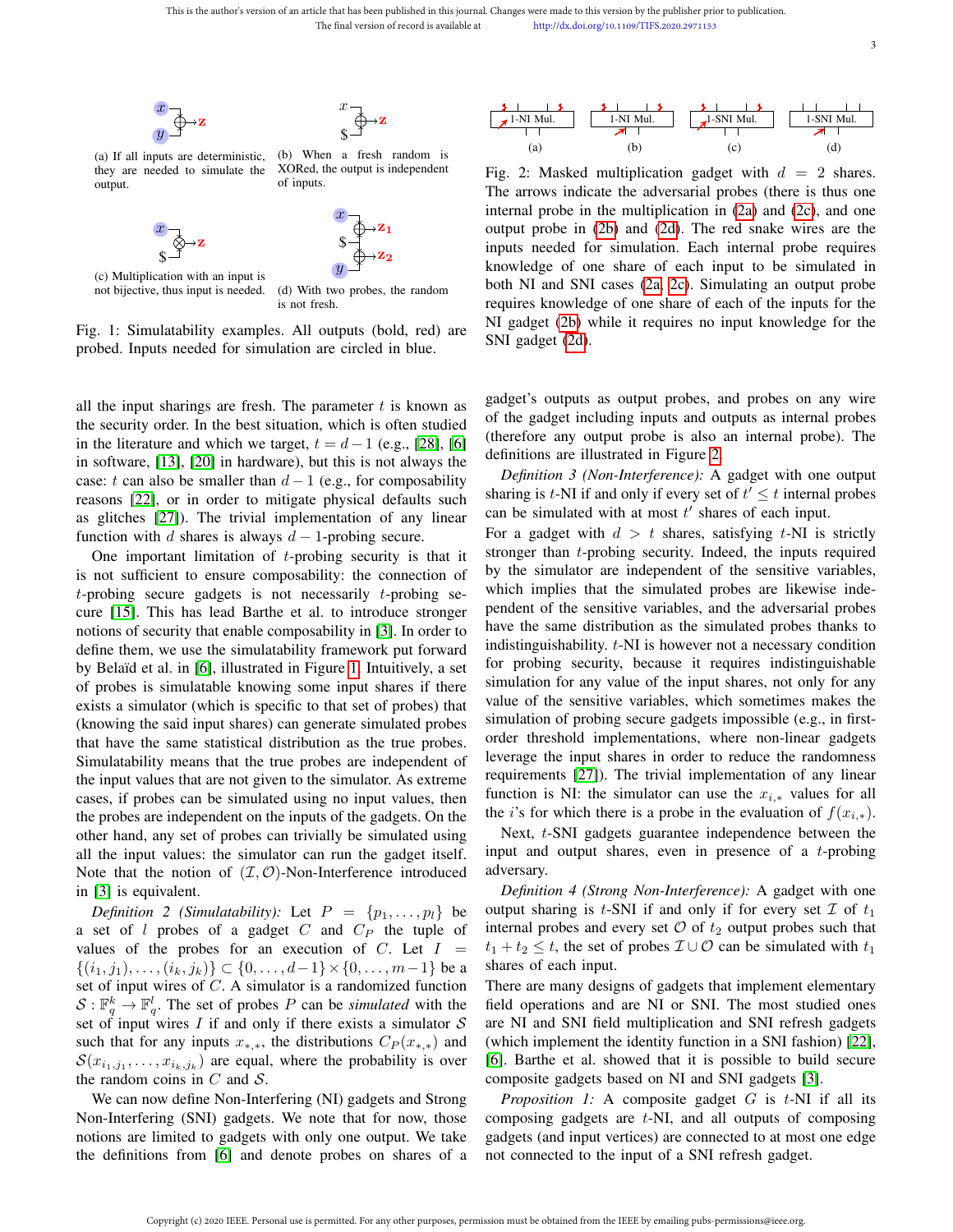

Fig. 3: Implementation of  $(x + y)(x + z)$  masked with  $d = 2$ shares, with input sharings  $(x_0, x_1)$ ,  $(y_0, y_1)$  and  $(z_0, z_1)$ . The circuit is made of a 1-SNI multiplication with linear circuits at its inputs (two trivial implementations of the addition). The circuits illustrate (a) the limitation of SNI input composability and (b) a simple fix. The arrows indicate the adversarial probes (there is thus one internal probe in the multiplication) and the red snake wires are the propagated probes. The R box is a 1-SNI refresh gadget.

This result gives a simple way to securely compose gadgets. However, it usually requires the use of many (expensive) refresh gadgets [19]. One important reason of these overheads, which is also the seed of our following investigations, is that *the trivial implementation of a linear function is not SNI*. It naturally suggests the quest for a security definition that allows simple composition, as Proposition 1, while also leveraging the efficiency and probing security of trivial implementations for linear functions, as an interesting research challenge.

## *C. Probe propagation framework*

In this section, we describe an intuitive interpretation of the simulatability definition first used in [6], that we next call the probe propagation framework, and discuss its application to the NI and SNI notions.

We start with the simple circuit example of Figure 3 which performs a multiplication of dependent values (masked with  $d = 2$  shares). There is one adversarial (internal) probe in the SNI multiplication gadget and we show how to prove (or fail to prove) that the probe is not an attack in the 1-probing model (i.e., that it is independent of the sensitive inputs) by demonstrating that it is possible to simulate it using at most one share of each of the inputs. (Analyzing all possible sets of probes would prove 1-probing security. More efficient ways of making such proofs are discussed in the following sections.)

According to the SNI definition, it is possible to perfectly simulate the adversarial probe by knowing one share of each of the inputs of the SNI multiplication. Let those required shares be the red snake wires in the circuit (the set of wires shown is an arbitrary example, the shares required by the simulator depend on the position of the adversarial probe). Those wires are called *propagated probes*. The proof then works by observing that if it is possible to simulate the propagated probes, then the adversarial probe can be simulated.

In our example of Figure 3a, we can propagate the probes one step further: a probe at the output of an addition can be simulated with probes on the two inputs of the addition. But then, we obtain all two propagated probes on the input sharing of  $x$ . As a result, we cannot prove that the circuit is probing secure.

In order to circumvent this impossibility, the circuit of Figure 3b (which has the same functionality as the circuit of Figure 3a), implements a simple fix: there is a 1-SNI refresh gadget on one of the inputs of the multiplication gadget. The propagated probe at the output of the refresh gadget can then be simulated using no input of the gadget (thanks to the SNI property), which makes the circuit secure against this probe. As a result, this composite gadget is 1-NI (and thus 1-probing secure) thanks to Proposition 1.

Summarizing, the main idea of the probe propagation framework is to prove the security of an implementation by replacing the adversarial probes with propagated probes that can be used to simulate the adversarial probes, and by iterating the process until the propagated probes are all at the inputs of the circuit. The conclusion is then easy. More precisely, the propagation of probes always happens backwards in the circuit (probes on the outputs of a gadget are simulated by probes on the inputs of the gadget), and the definitions of NI and SNI can be expressed with the following set of simple rules.

*a) Probe propagation rules:*

- For a NI gadget with  $n<sub>o</sub>$  probes on its output shares and  $n_i$  probes inside the gadget, there are propagated probes on  $n_o + n_i$  shares of each input.
- For a SNI gadget with  $n<sub>o</sub>$  probes on its output shares and  $n_i$  probes inside the gadget, there are propagated probes on  $n_i$  shares of each input. Hence, SNI gadgets (and SNI refreshes) stop the propagation of probes.

There are then three probe propagation conditions to verify, in order to guarantee security against the considered adversarial probes (this is an application of the type system from [3]).

*b) Probe propagation security conditions:*

- 1) For some parameter  $t < d$ , all the gadgets must satisfy t-NI (or multiple-output variants discussed later such as PINI or MIMO-SNI).
- 2) For any edge in the gadget composition graph, there cannot be propagated probes on more than  $t$  shares (out of the maximum  $d$ ).
- 3) For all SNI gadgets, the following must hold:  $n_i+n_o \leq t$  $(n_i$  and  $n_o$  are the number of internal and output probes, respectively). *Note: For NI gadgets, this condition is redundant with the second probe propagation condition applied to input sharings.*

## III. TRIVIAL COMPOSITION & PINI

In this section, we introduce a new definition of Probe Isolating Non-Interference (PINI) which is directly satisfied by the trivial implementation of any linear function and enjoys a simple and practical composition property: any composite gadget whose composing gadgets are all PINI is itself PINI.

We then show that this new definition allows us to build a trivial masking compiler that only requires a PINI implementation for each of the non-linear gates of interest. This compiler instantiates the given PINI non-linear gadgets, trivial implementations of the linear functions, and then makes the appropriate connections. In addition to simplicity, this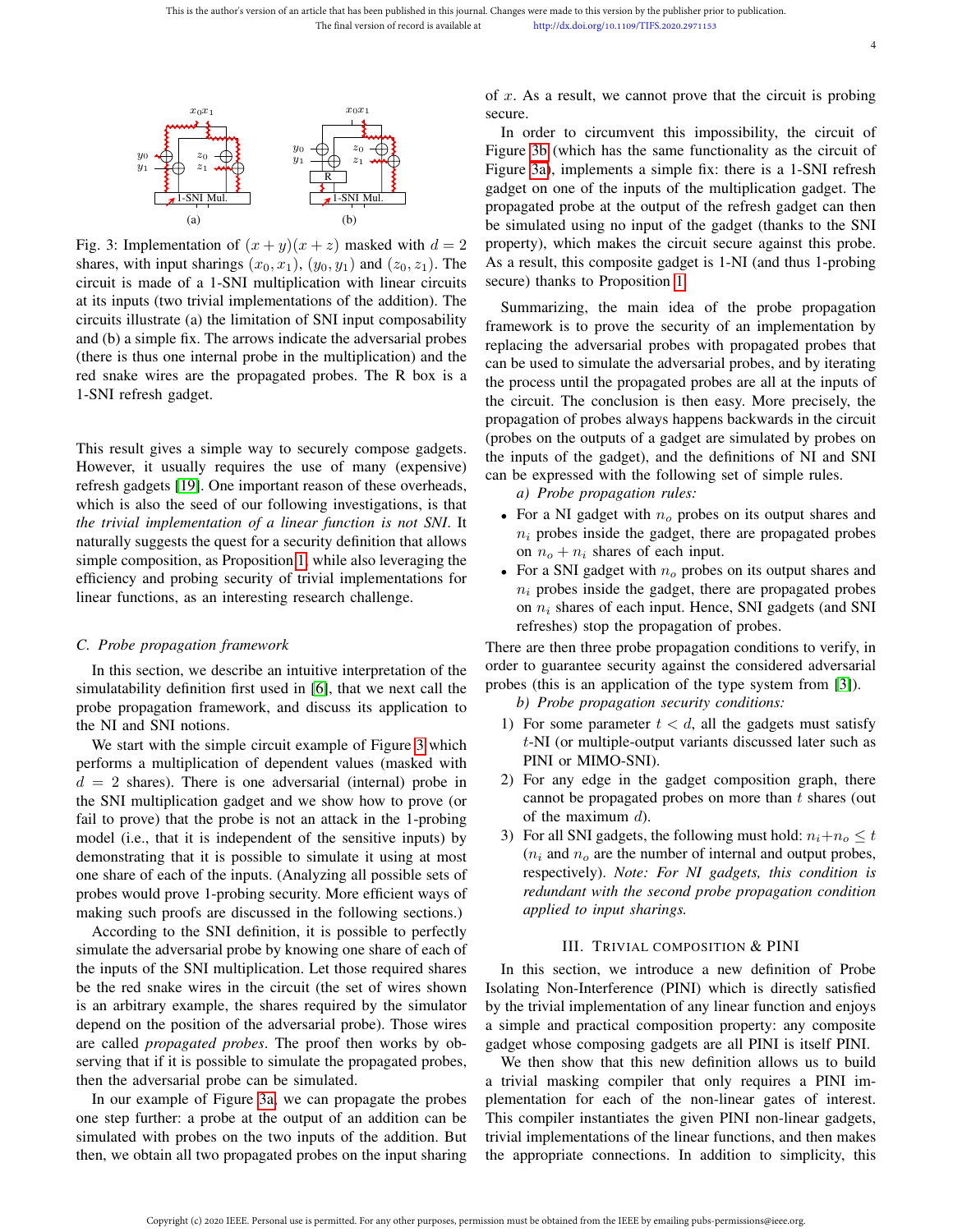technique is cost-efficient, since it uses no refresh gadgets. In particular, for bit-level implementations, this compiler only needs a PINI multiplication gadget (i.e., an AND gate) for which we provide efficient instances in the next section. Another interest of the PINI definition is that it applies (and its properties apply) easily to gadgets with multiple outputs, which is not the case for NI/SNI, as will be discussed in Section V-A.

## *A. Intuition and probe propagation framework*

The main idea behind the PINI definition is to take into account not the number of probes (or of required inputs for simulation) as in the NI/SNI definitions, but instead their position (i.e., the shares' indices). The whole circuit can then be cut into  $d$  circuit shares that are not interconnected, except for non-linear gadgets. If we neglect those gadgets, the circuit is t-probing secure (for  $t < d$ ): the adversary can only probe t of the circuit shares, hence it has no information about at least  $d - t > 1$  circuit shares, which contains at least one share of each input. Non-linear PINI gadgets then behave in the probing model as if they had no connection between circuit shares (i.e., they can be simulated as such), which allows implementing non-linear functions while keeping the previous circuit sharing intuition.

In the probe propagation framework, probes propagate through PINI gadgets in a way that respects the isolation of the circuit shares. Output probes propagate to all input shares with the same share index (i.e., inside the same circuit share). Internal probes in non-linear PINI gadgets are more subtle since they cannot be trivially associated to a circuit share, because there is no circuit share isolation inside those gadgets (the isolation is only simulated). However, we can let those probes carry the same intuition as the output probes: each internal (adversarial) probe gives knowledge of at most one circuit share to the adversary. This preserves the feature that the adversary has knowledge of at most  $t$  of the  $d$  circuit shares, which we formalize with a new *probe propagation rule*.

• Each output probe on a PINI gadget propagates to all the input shares that are in the same circuit share as the output probe. Each internal probe propagates to all the input shares that are in one additional circuit share (this circuit share may depend on the position of the probes).

No new probe propagation security condition is needed: if there are too many probes (internal and output), they propagate to the inputs (thanks to the previous rule), and violate the second security condition.

The way PINI works is illustrated in Figure 4, which takes the case discussed in the previous section (where a refresh was needed to prove security), and a new case not handled by (S)NI definitions: a gadget with multiple outputs.

In Figure 4a, there is one internal probe which propagates to one share of each input of the multiplication as it is the case for (S)NI multiplications. However, the propagated probes have the same share index (they are in the same circuit share),



(a) Linear operation at input. (b) Linear operation at output.

Fig. 4: Examples of PINI circuits masked with  $d = 2$  shares. The rectangle gadget implements a non-linear function. The arrows indicate the adversarial probes and the red snake wires are the propagated probes.

hence probe propagation through the linear operation does not violate the second probe propagation security condition.

In Figure 4b, the two propagated probes at the output of the S-box have the same share index, hence they propagate to only one circuit share.

## *B. Formalization: definition and properties*

We now give the formal definition of PINI, and prove security and composability properties. For this purpose, we first show the link between the notion of circuit share and the notations of Section II. Namely, for a gadget with inputs  $x_{i,j}$ and outputs  $y_{i,j}$ , all the inputs and outputs in the circuit share i are  $x_{i,*}$  and  $y_{i,*}$ .

In the following definition, the set  $A$  is the set of share indices (i.e., the circuit shares) that are probed through output probes, and  $B$  is the set of circuit shares requested to simulate the internal probes. The set of shares required to simulate all the probes is thus  $A \cup B$ .

*Definition 5 (Probe-Isolating Non-Interference):* Let G be a gadget over d shares and P a set of  $t_1$  probes on wires of G (called internal probes). Let A be a set of  $t_2$  share indices.  $G$  is t-Probe-Isolating Non-Interfering (t-PINI) iff for all  $P$ and A such that  $t_1 + t_2 \leq t$ , there exists a set B of at most  $t_1$  share indices such that probes on the set of wires  $P \cup y_{A,*}^G$ can be simulated with the wires  $x_{A\cup B,*}^G$ .

The following proposition shows that any PINI gadget is probing secure.

*Proposition 2:* Any t-PINI gadget (with a number of shares  $d > t$ ) is t-probing secure.

*Proof:* Any set of at most t probes can be simulated with at most t shares of each input. Thanks to the independent input encodings, this set of input shares is independent of all the sensitive input values.

We now look at composability properties for PINI gadgets.

*Proposition 3 (PINI composability):* Any composite gadget made of t-PINI composing gadgets is t-PINI.

*Proof:* We build a PINI simulator that takes as input a set of probes  $P$  and a set of share indices of probed output shares A. Without loss of generality, we assume that there is no probe on wires connecting composing gadgets (hence there are only output probes and probes inside composing gadgets), since such probes can be considered to be inside one of the gadgets connected to the wire.

Let us order gadgets from output to input (in reverse topological sort order for the gadget composition DAG) and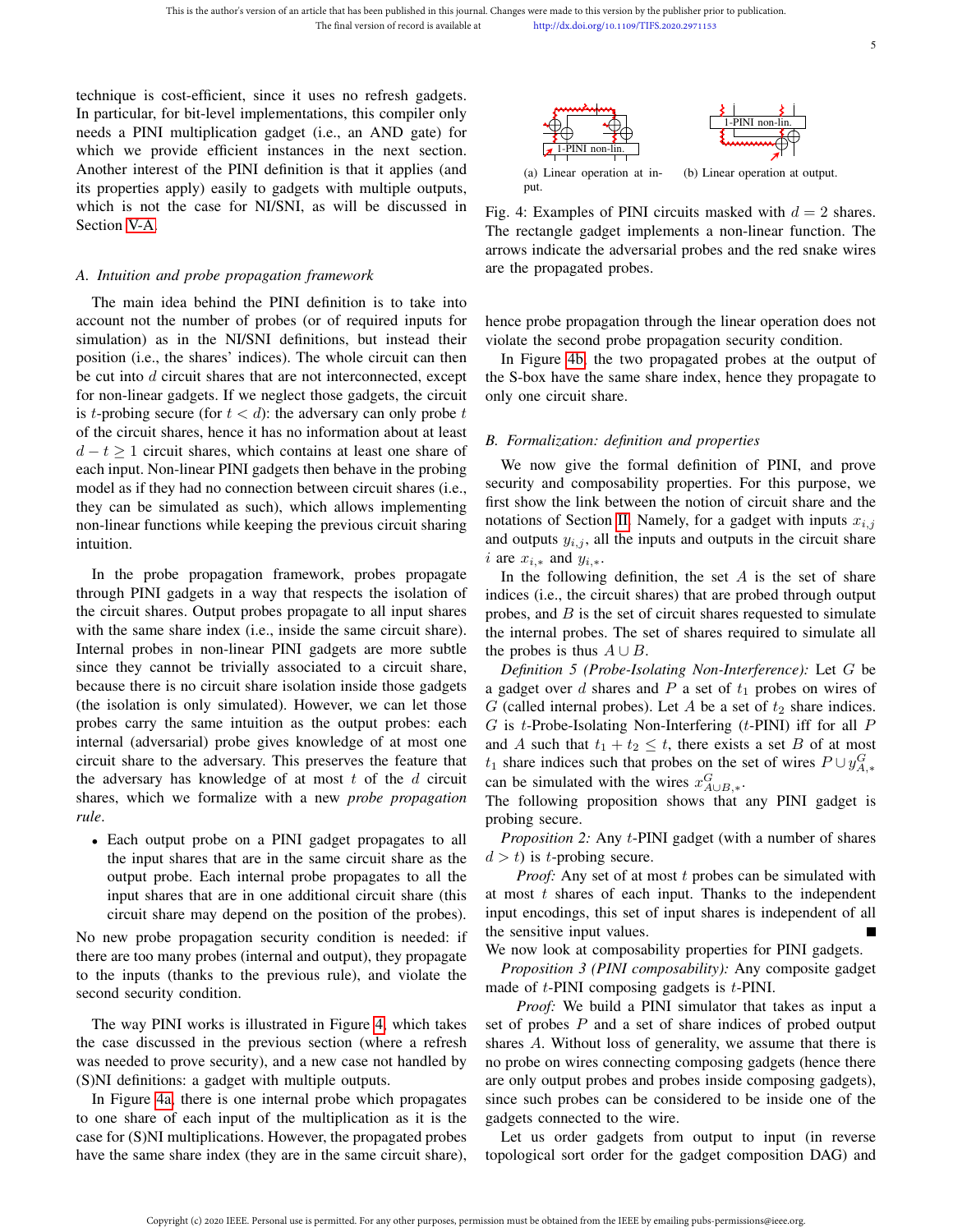denote them  $G_1, \ldots, G_l$ . We build iteratively the sets  $A_i$  which are sets of circuit shares needed to simulate probes inside gadgets  $G_1, \ldots, G_{i-1}$  and output probes.

Let  $P_i$  be the set of probes inside the gadget  $G_i$ . Let  $A_1 = A$  be the set of share indices of the output probes. By induction, let  $A_{i+1} = A_i \cup B_i$ , where  $B_i$  is obtained by running the PINI simulator for gadget  $G_i$ , with set of probes  $P_i$  and output share indices set  $A_i$  (this is possible since  $|P_i| + |A_i| \leq t$ . Let  $B = A_{l+1} \setminus A$  be the set of input share indices required to the oracle for the simulation (in addition to the shares with indices in  $A$ , always given). Simulation is performed from  $G_l$  to  $G_1$ : the PINI simulator for  $G_i$  simulates  $y_{A_i,*}^{G_i}$  and has access to  $x_{A_{i+1,*}}^{G_i}$  (obtained from oracle and/or other PINI simulators). We now have to show that the simulator respects the cardinality constraints of PINI, that is:  $|B| \le t_1 = \sum_{i=1}^l |P_i|$ . This is obtained by induction on the inequality  $|A_{i+1}| \leq |A_i| + |B_i| \leq |A_i| + |P_i|$ and by the observation that  $A \subset A_{l+1}$ .

We finally prove that the trivial implementations of linear gadgets are PINI.

*Proposition 4:* The trivial implementation of a linear function is  $t$ -PINI for any  $t$ .

*Proof:* The simulator requires access to inputs from all the circuit shares in which there is a probe. Simulation is then trivial.

## IV. PINI MULTIPLICATION GADGETS

Given the results in the previous section, the main remaining challenge to leverage the trivial composition of PINI gadgets is to instantiate PINI field multiplications. We next propose two solutions for this purpose. The first one is based on the composition of existing (SNI) gadgets while the second one is a new design.

## *A. Goudarzi and Rivain double-SNI gadget*

This gadget is based on an implementation strategy used in [19], where only SNI multiplications are used, and one input of every multiplication gadget is refreshed in a SNI manner. Goudarzi and Rivain claim (without proof) that linear operations can then be implemented in the trivial way, leading to a trivial composition using double-SNI multiplications (Algorithm 1) for every non-linear gadget. We next show that the AES implementation using this strategy is secure by showing that the double-SNI multiplication gadget is PINI.

**Algorithm 1** Double-SNI multiplication gadget over  $d$  shares.  $R_d$ and  $Mul<sub>d</sub>$  are SNI t-refresh and t-SNI multiplication gadgets over  $d$ shares, respectively.

**Require:**  $(a_i)_i$ ,  $(b_i)_i \in \mathbb{F}_q^d$  such that  $\sum_i a_i = a$ ,  $\sum_i b_i = b$ . **Ensure:** Output  $(c_i)_i \in \mathbb{F}_q^d$  such that  $\sum_i^{\infty} c_i = a \cdot \overline{b}$ .  $(x_i)_i \leftarrow \mathsf{R}_d\left(\left(a_i\right)_i\right);$  $(c_i)_i \leftarrow \text{Mul}_d ((x_i)_i, (b_i)_i);$ 

Intuitively, this result comes from the fact that each probe inside the gadget of Algorithm 1 propagates to at most one share of one of the inputs, and output probes do not propagate, which implies PINI.

*Proposition 5:* Any double-t-SNI multiplication gadget is t-PINI.

*Proof:* Let us assume that there is a set  $P_1$  of probes on the output of the gadget (i.e., probes on  $(c_i)_i$ ), a set  $P_2$  of probes inside the SNI multiplication gadget and a set  $P_3$  of probes inside the SNI refresh gadget, such that  $|P_1| + |P_2| +$  $|P_3| \leq t$ . Any probe on  $(x_i)_i$  is counted as a probe inside the SNI multiplication gadget.

Using the simulator for the SNI multiplication gadget, we can simulate the sets of probes  $P_1$  and  $P_2$  using a set  $P_4$ of shares of  $(x_i)_i$  and a set  $P_5$  of shares of  $(b_i)_i$ , such that  $|P_4| \leq |P_2|$  and  $|P_5| \leq |P_2|$ . Then, using the simulator for the SNI refresh gadget, we can simulate the sets of probes  $P_3$  and  $P_4$  using a set  $P_6$  of shares of  $(a_i)_i$  such that  $|P_6| \leq |P_3|$  (since  $|P_3| + |P_4| \le t$ ). Overall, we can simulate all the adversarial probes using the sets of input shares  $P_5$  and  $P_6$ .

Since  $|P_2|+|P_3|$  is the number of internal probes and  $|P_5|+$  $|P_6| \leq |P_2| + |P_3|$ , the PINI simulator can request knowledge of all the input shares whose index is the one of a share in  $P_5$  or  $P_6$ . Hence, the PINI simulator knows the values of the shares in  $P_5$  and  $P_6$  and can use the two SNI simulators to complete the simulation.

## *B.* PINI<sub>1</sub>*: a more efficient field multiplication*

We next introduce in Algorithm 2 a new PINI multiplication gadget for  $d$  shares. It is a variation of the ISW multiplication [22] and has the same randomness requirement (i.e.,  $d(d-1)/2$  field elements). Compared to the double-SNI multiplication gadget, it is thus more efficient.

We defer the proof that this algorithm is  $d - 1$ -PINI to Appendix A, but we give here the intuition behind it. The only probes that violate the PINI definition (i.e., probes that require knowledge of inputs from more than one circuit share to be simulated) in the ISW multiplication are partial products  $a_i b_i$ , which are intermediate values of the computation of  $z_{ij} = r_{ij} + a_i b_j$ . This issue can be solved by using a fresh random element  $r'_{ij}$  and computing the same result as  $z_{ij} = (r_{ij} + a_i r'_{ij}) + a_i (r'_{ij} + b_j)$ . None of the intermediate values in this computation require the knowledge of both  $a_i$  and  $b_j$  to be simulated. Such a technique requires more random field elements, but it can be optimized by using only the  $r_{ij}$ 's and not fresh  $r'_{ij}$ 's, since the computation  $z_{ij} = (1 + a_i)r_{ij} + a_i(r_{ij} + b_j)$  enjoys the same security and correctness as the previous expression.

This algorithm can be adapted to require only linear memory by re-ordering the operations: for each generated  $r_{ij}$ , compute directly  $z_{ij}$  and  $z_{ji}$ , and update  $c_i$  and  $c_j$ . The intermediate values depending on  $r_{ij}$  can then be dropped. This does not change the set of possible probes, hence the security proof is still valid.

#### V. COMPOSITION OF LARGER GADGETS

In this section, we aim to study a representative example of larger gadget to estimate the cost of using our trivial composition for small (PINI) gadgets compared to other stateof-the-art solutions. We take the bit-level (i.e., manipulated elements are in  $\mathbb{F}_2$ , not  $\mathbb{F}_{256}$ ) S-box of Boyar, Matthews and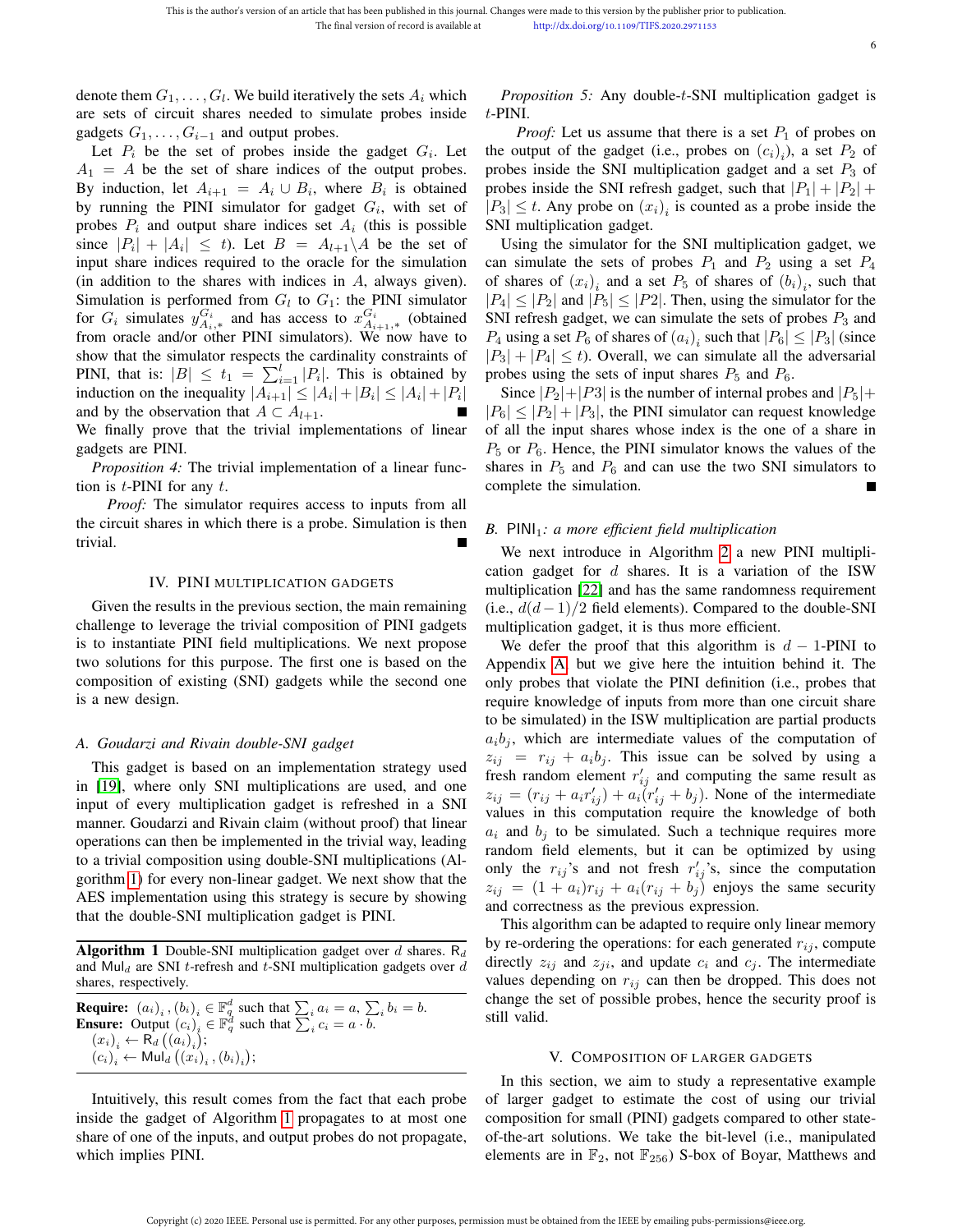|  |  |  | <b>Algorithm 2</b> $PINI_1$ multiplication gadget over d shares |  |  |  |  |
|--|--|--|-----------------------------------------------------------------|--|--|--|--|
|--|--|--|-----------------------------------------------------------------|--|--|--|--|

**Require:** Factors  $a, b \in \mathbb{F}_q$  such that  $\sum_i a_i = a$  and  $\sum_i b_i = b$ **Ensure:** Output  $(c_i)_i \in \mathbb{F}_q^d$  such that  $\sum_i^{\infty} c_i = a \cdot b$ . for  $i = 0$  to  $d - 1$  do **for**  $j = i + 1$  to  $d - 1$  **do**  $r_{ij} \overset{\$}{\leftarrow} \mathbb{F}_q$ ;  $r_{ji} \leftarrow r_{ij}$ ; for  $i = 0$  to  $\vec{d} - 1$  do for  $j = 0$  to  $d - 1$ ,  $j \neq i$  do  $s_{ij} \leftarrow b_j + r_{ij};$  $p_{ij}^0 \leftarrow (a_i + 1) \cdot r_{ij};$  $p_{ij}^1 \leftarrow a_i \cdot s_{ij};$  $z_{ij} \leftarrow p_{ij}^0 + p_{i}^1$  $(z_{ij} = r_{ij} + a_i \cdot b_j)$ for  $i = 0$  to  $d - 1$  do  $c_i \leftarrow a_i \cdot b_i + \sum_{j=0, j\neq i}^{d-1} z_{ij};$ 

Peralta [9] that is used in [19] for this purpose. In order to obtain fair comparisons, we then follow the optimized approach to composition introduced by Belaïd et al. [6], which has been shown to provide better performances than the straightforward application of Proposition 1. Doing so, we face two additional challenges.

First, in order to exploit optimized S-boxes, we require that such S-boxes lead to a secure circuit when composed with the trivial implementation of the AES linear layer. We observe that the SNI definition is not sufficient to reach this goal, and we introduce a natural extension of SNI that allows such a composition. It essentially extends SNI to a multiple-input and multiple-output setting (hence the name MIMO-SNI for the proposed extension).

Next, we observe that the optimization of a complex circuit such as the bit-level S-box in [9] is computationally intensive, and cannot be exhaustively analyzed like the  $\mathbb{F}_{256}$  S-box investigated in [6]. So we propose an automated heuristic based on linear programming to mitigate this limitation.

#### *A. Multiple-Input-Multiple-Output SNI*

*a) Multiple-Output SNI (MO-SNI):* A first issue with the SNI definition is its specialization to single-output gadgets (whereas a bit-level AES S-box has eight output bits). Therefore, we need to extend this definition to multiple-output gadgets. Two natural extensions can be considered for this purpose: (i) the gadget tolerates at most a total of  $t$  probes for all the outputs, or (ii) it tolerates up to  $t$  probes for each of the outputs.

The next example shows that the first option is not sufficient to ensure composability with linear layers. In order to simplify the discussion, we take a simple case of 2-bit non-linear functions (i.e., each gadget has two inputs and two outputs) masked at order  $t = 1$  (i.e.,  $d = 2$ ), but our reasoning applies to any gadget (e.g., the 8-bit S-boxes of the AES) and any order.

We consider a linear operation between two outputs of a non-linear gadget (depicted in Figure 5). The adversary has t probes on one output of the linear operation. The probes propagate to 2t probes on the output of the non-linear gadget. Hence, the extension (i) of the SNI definition is not sufficient, and we prefer extension (ii), which we next call MO-SNI.



Fig. 5: Multiple-output non-linear gadget with linear layer at the output: this circuit is insecure with SNI's MO extension (i) for the non-linear gadget, while it is secure for extension (ii). Example for  $d = 2$  and 2 bit gadget.

*b) Multiple-Input (MI):* A already discussed in Section II-C, in general a non-linear SNI gadget cannot have a linear layer at its input without refreshing some of these inputs. Therefore, we introduce a stronger constraint: the simulator must be able to simulate the probes using one input share per probe, while it is one input share per input and per probe for  $(S)$ NI.

*c) Multiple-Input-Multiple-Output SNI (MIMO-SNI):* The combination of the MO-SNI definition with the MI constraint gives the MIMO-SNI notion, that we first introduce in the probe propagation framework, and then define formally. There is a new probe propagation rule for MIMO-SNI gadgets (to cover the MI-SNI part of the definition):

• For a MIMO-SNI gadget with at most  $n<sub>o</sub>$  probes on each output and  $n_i$  internal probes, there is a total of  $n_i$  propagated probes on the input shares.

There is then a fourth probe propagation security condition, which is the condition for SNI gadgets adapted to MO-SNI:

4) For any MIMO-SNI gadget with at most  $n<sub>o</sub>$  probes on each output and  $n_i$  internal probes, the following must hold:  $n_i + n_o \leq t$ .

*Definition 6 (MIMO-SNI):* Let  $O_i$  be a set of share indices for  $i = 0, \ldots, n - 1$ . A gadget is t-MIMO-SNI if and only if for any set  $\mathcal I$  of  $t_1$  internal probes and any sets  $O_i$  such that there exists a  $t_2$  that satisfies  $t_1 + t_2 \leq t$  and  $|O_i| \leq t_2$  for  $i = 0, \ldots, n-1$ , the set of probes  $\mathcal{I} \cup y_{O_0,0} \cup \cdots \cup y_{O_{n-1},n-1}$ can be simulated with at most  $t_1$  input shares.

This definition is very strong, in fact it is strictly stronger than PINI, as shown in the next proposition.

*Proposition 6:* Any t-MIMO-SNI gadget is t-PINI.

*Proof:* The MIMO-SNI simulator can be used as a PINI simulator, with the set of share indices  $B$  sent to the PINI oracle being made of the indices of the  $t_1$  input shares required by the MIMO-SNI simulator.

This proposition shows that MIMO-SNI benefits from the same composability properties as PINI: a MIMO-SNI S-box can thus be trivially composed with linear layers. Despite it is stronger than PINI (which is already sufficient to compose securely), an interesting feature of MIMO-SNI is that this notion can be obtained by combining NI and SNI elementary gadgets in an optimized composition similar to the one proposed in [6] (see next).

*Additional remark.* The previous definitions are quite connected to the recent work of Belaïd et al. on Tight Private Circuits (TPC) [7], in which the AES S-box is probingsecure and its outputs are all outputs of SNI gadgets. This property is similar to MO-SNI: it guarantees independence between outputs, and between outputs and inputs; but it is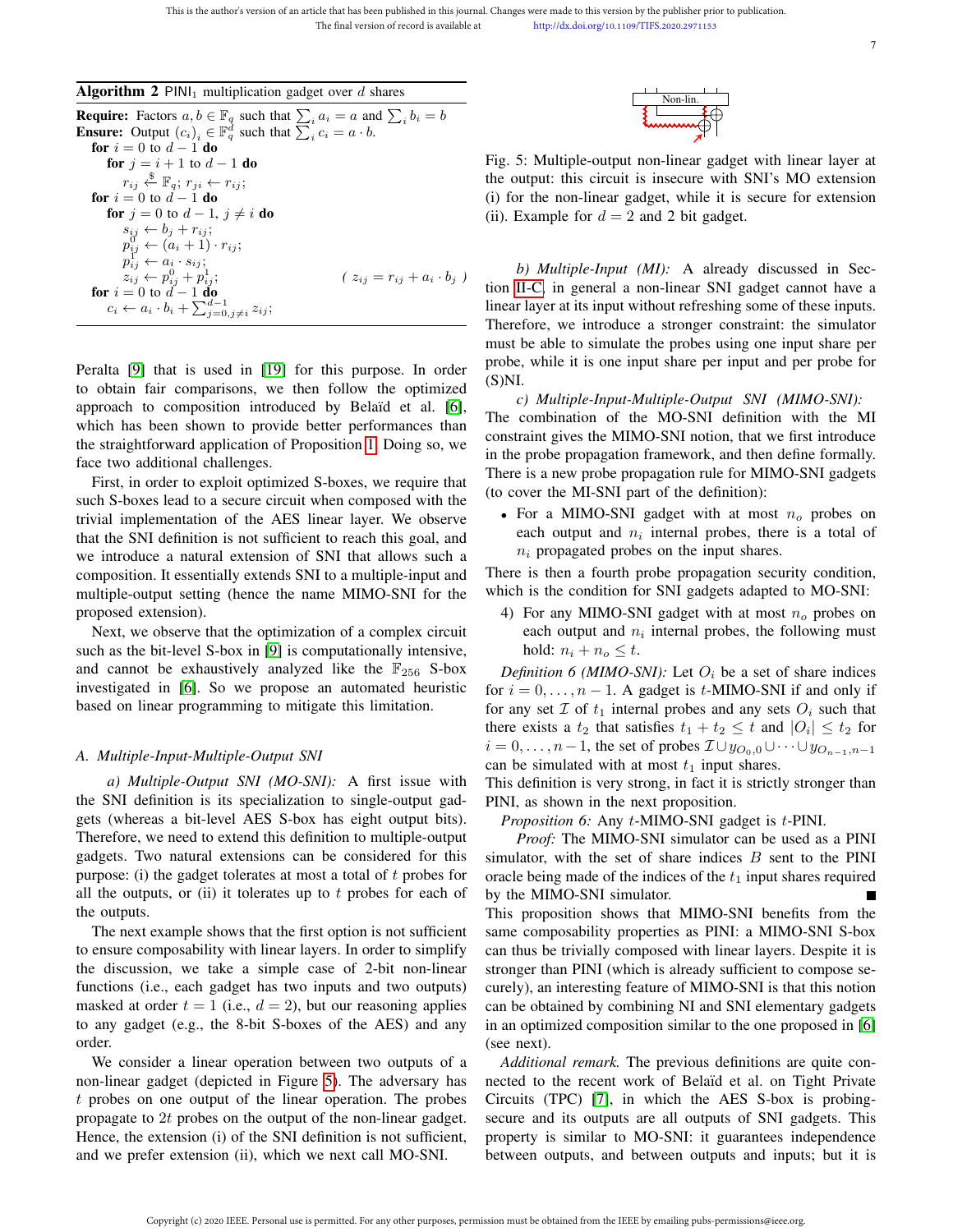weaker than MO-SNI: it does not require simulatability. The authors show that despite the weaker definition, it can be securely composed with linear layers to build a *t*-probingsecure circuit. This weaker requirement enables more efficient implementations than [19]: S-boxes only requires 32 SNI multiplication gadgets, and no refresh gadgets in this case. However, it does not enable trivial composition. First, this composability result is limited to full linear layers (which results in a need to refresh the key scheduling even if it is linear). Second, the analysis of the S-box itself is not trivial (it requires circuit-specific analysis to prove its security).

## *B. Building large MIMO-SNI gadgets from small (S)NI gadgets*

In order to fairly assess the interest of the PINI framework with respect to state-of-the-art solutions, and to allow sound performance comparisons in the next section, we now tackle the problem of building a large MIMO-SNI gadget by composition of smaller (S)NI gadgets. For a given functionality, we try to minimize the amount of SNI gadgets in the implementation in order to reduce its complexity. In other words, we investigate the optimized composition approach mentioned in the introduction as a natural competitor to the trivial one.

For this purpose, we first show how to express this optimization based on the properties of a graph describing the computations to perform. We then apply this optimization to the AES S-box in  $\mathbb{F}_{256}$  (confirming the results in [6]) and to the bit-level AES S-box of Boyar, Matthews and Peralta [9], bringing significant improvements over the double-SNI strategy in [19].

*1) Connecting composability to computation graph properties:* We introduce a new computation graph model based on the gadget composition DAG in order to explicitly put into evidence the cases where a sharing is used multiple times. The computation graph restricts the gadget composition DAG by forbidding the connection of more than one edge to an output of a gadget or an input gate. To handle the forbidden cases, we add a new Split<sub>n</sub> gadget which has one input, n identical outputs and performs no operations (it only connects input to outputs). For simplicity, we assume that all the composing gadget are NI operation gadgets with one output (in practice mostly additions and multiplications), SNI refresh gadgets (with one input and one output) or  $\text{Split}_n$  gadgets. SNI gadgets are thus modeled as NI ones followed by a SNI refresh. Given a computation graph resulting from our optimization, an implementer can then replace NI multiplications followed by a SNI refresh by (sometimes more efficient) SNI multiplications. This modeling is without loss of generality since it is equivalent from the probing model viewpoint and the respective costs of the different gadgets of a private circuit are parameters of the optimizations.

Using the link between computation graph and the probe propagation framework and capitalizing on the fact that SNI refresh gadgets stop the propagation of probes, we can simply remove them (and their incident edges) from the graph to build a *simplified graph*. The probes inside the refresh gadgets can be reported to gadgets connected to their input, hence the simplified graph is equivalent to the original graph regarding security in the probing model.

*Definition 7 (Simplified computation graph):* The simplification of the computation graph  $G$  is the graph that is obtained from G by removing all SNI refresh vertices and their incident edges.

Let us now analyze under which condition a simplified computation graph represents a NI composite gadget, leveraging the probe propagation framework. Since we only have NI gadgets in a simplified computation graph, the only case where the probe propagation security conditions are not respected is when there are more than  $t$  propagated probes on one share. Since there are at most  $t$  adversarial probes, violation of the security condition means that a single adversarial probe is duplicated, that is, it propagates to the same share through to different paths. We can thus derive a sufficient NI condition for simplified computation graphs: no probe should propagate backwards from a node to another one through two different paths. In other words, for any pair of vertices there should be at most one (directed) path between them. It can be seen that this condition cannot be weakened while guaranteeing security for any NI composing gadgets: if probes can propagate backwards through two paths from a node A to a node B and if the adversary has  $t$  probes on the output of A, up to  $2t$  shares of the output of B could be required to simulate.

We now formalize this security condition with the following propositions (which generalize the proof that the AES inversion is t-SNI in [6]). For this purpose, we first define a property for composite gadgets and their simplified computation graph, which specifies the NI condition of the previous paragraphs.

*Definition 8 (Single-Path-NI-Built gadget (SP-NIB)):* A composite gadget  $G$  is SP-NIB if it is implemented with only NI gadgets and SNI refreshes, and if for any pair of vertices  $u, v$  in the corresponding simplified computation graph there exists at most one path from  $u$  to  $v$ .

*Proposition 7:* Let G be a composite gadget. If G is SP-NIB (as per Definition 8), then it is  $t$ -NI.

*Proof:* For each edge i in the computation graph, there is a number of adversarial probes  $a_i$ , a number of propagated probes  $p_i$  and a total number of probes  $s_i$ . The sum of the  $a_i$ 's is at most t. For all i,  $s_i = a_i + p_i$ . For each edge, the number of propagated probes is either 0 if the node at the end of the edge is a refresh or an output gate, or the sum of the total number of probes of the outgoing edges of the vertex at the end of the edge otherwise (i.e., for split or NI gadgets). The probes inside a NI gadget are not considered since they can equivalently be replaced with probes on output shares of the gadget. Furthermore, the probes on output gates are modeled as adversarial probes on the edges connected to those gates.

If for each input edge  $i$  (i.e., an edge connected to an input gate), a simulator knows  $s_i$  well-chosen shares, then it can simulate all the probes of the adversary by using the simulator for each gadget in order to get the required intermediate values.

We now prove that the SP-NIB hypothesis implies that for all input edges i,  $s_i \leq t$ . This proves that the gadget is NI thanks to the previous observation.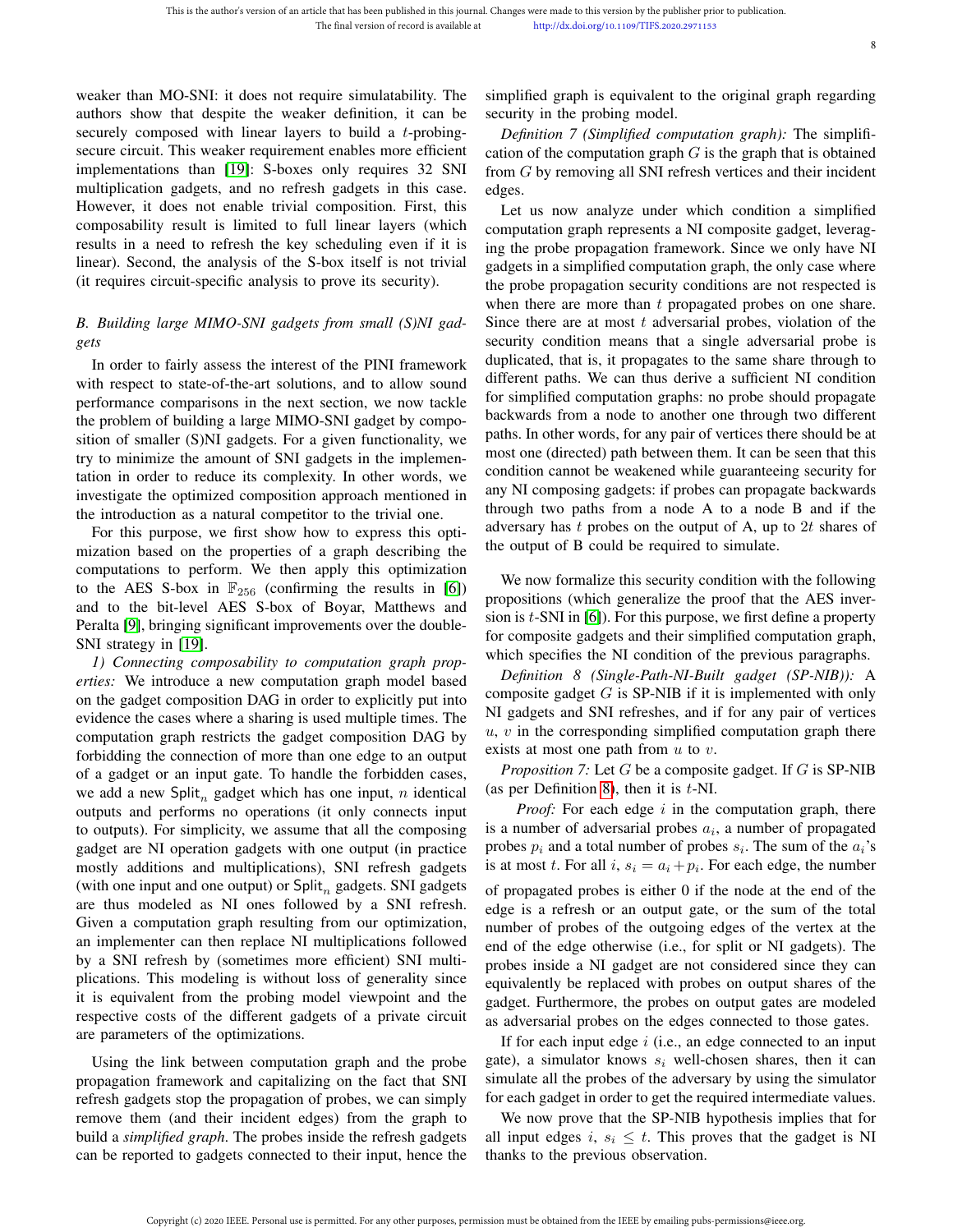9

We use a small lemma for this purpose: for all edges  $i$ ,  $p_i = \sum_j \alpha_{ij} a_j$  where  $\alpha_{ij}$  is the number of paths from the output node of  $i$  to the input node of  $j$  in the simplified computation graph. This can be proven by backwards induction on the graph: if all the outgoing edges of a node satisfy this property, it is also satisfied for all the incoming edges to this node if the node is a refresh, split or NI operation. As a base case, this is trivially satisfied for output edges (i.e., edges connected to an output gate).

Next, we observe that for any i,  $\alpha_{ii} = 0$ : there is no path from the output node of  $i$  to the input node of  $i$  (otherwise the graph is not a DAG). The previous lemma is thus strengthened to  $p_i = \sum_{j \neq i} \alpha i j a_j$ .

To conclude the main proof, we observe that the main hypothesis implies that  $\alpha_{ij} \leq 1$  for all pairs of edges  $(i, j)$ , hence  $s_i = a_i p_i = \sum_{j \neq i} \alpha_{ij} a_j \leq \sum_j a_j \leq t$ . Г

We now give similar computation graph properties that guarantee SNI and MIMO-SNI. Intuitively, a composite gadget is SNI if no probes can propagate from any output to any input (i.e., there must be no path from an input to an output).

*Proposition 8:* Let G be a composite gadget. If the gadget is SP-NIB and if for any input node  $u$  and any output node  $v$ , there is no path from  $u$  to  $v$ , then the gadget is  $t$ -SNI.

*Proof:* Looking at the proof of Proposition 7, we observe that, under the current stronger hypothesis,  $\alpha_{ij} = 0$  for all input edges  $i$  and output edges  $j$ . Hence for all input edges  $i$ ,  $s_i \leq t_1$  where  $t_1$  is the number of internal probes. For MIMO-SNI, we additionally require that no probe can propagate to two inputs simultaneously (otherwise,  $t$  internal probes could propagate into strictly more than t input probes). Furthermore, there must be no composing gadget to which probes could propagate from two different outputs: otherwise, up to  $t$  probes could propagate from each output, resulting into up to  $2t$  propagated probes on the output of the composing gadget.

*Proposition 9:* A composite gadget G is t-MIMO-SNI if it satisfies the three following conditions. (i)  $G$  is SP-NIB. (ii) For any pair of output nodes  $u_1$ ,  $u_2$  there is no node v such that there is a path from v to  $u_1$  and a path from v to  $u_2$ . (iii) For any pair of input nodes  $u_1$ ,  $u_2$  there is no node v such that there is a path from  $u_1$  to v and a path from  $u_2$  to v.

*Proof:* We first have to prove that for all edges i,  $s_i \leq t$ . Under the current hypothesis, the lemma from the proof of Proposition 7 is strengthened: for any edge  $i$ ,  $\sum_{j \in O_e} \alpha_{ij} \le 1$ where  $O_e$  is the set of output edges. Furthermore, for any i, j,  $\alpha_{ij} \leq 1$ . This implies that  $s_i \leq t_1 + t_2 \leq t$ , taking the definitions of  $t_1$  and  $t_2$  from the MIMO-SNI definition.

Second, we have to prove that  $\sum_{i \in I_e} s_i \leq \underline{t_1}$  where  $I_e$  is the set of input edges. We know that for all  $j$ ,  $\sum_{i \in I_e} \alpha_{ij} \leq 1$ and for output edges  $j$ ,  $\sum_{i \in I_e} \alpha_{ij} = 0$ . Hence  $\sum_{i \in I_e} s_i \le \sum_{i \in I_o} a_i = t_1$ .  $_{j\notin O_e} a_j = t_1.$ 

2) Optimizing the AES S-box in  $\mathbb{F}_{256}$ : Using the previous graph formalization, we built a tool [11] that checks if a circuit is (MIMO-)(S)NI. If we want to build a SNI S-box with the multiplication chain from [6], there are 16 wires on which we could insert a refresh. This number is sufficiently small to make an exhaustive search, which confirms the result of [6] and shows that it is the only solution with only three refresh elements (up to the permutation of refresh gadgets with the  $\left(\cdot\right)^{2^{\alpha}}$  power gadgets): two refresh gadgets and one SNI multiplication. ([6] actually mentions two SNI multiplications are needed, but it was observed by Jean-Sebastien Coron that ´ one is enough during Adrian Thillard's PhD defense.) It also shows that two refresh gadgets is the minimum possible, even with all multiplications implemented as SNI gadgets.

*3) Optimizing the bit-level AES S-box of Boyar et al.:* We now optimize the implementation of a bit-level AES S-box. We take the logic circuit by Boyar et al. in [9] and search, starting from an implementation with NI gadgets, where it is required to add SNI refresh elements to get a MIMO-SNI implementation.

Due to the large size of the non-linear part of the AES S-Box (more than 124 wires), it is not possible to apply exhaustive search as done for the S-Box in  $\mathbb{F}_{256}$ . We instead re-write this problem as a mixed integer linear optimization problem, for which there exists solvers with efficient heuristics. The formulation of the optimization problem is explained in Appendix B and implemented in [11].

We ran the optimization with a uniform cost for all edges, which is sound if we assume that the cost of replacing a NI operation with a SNI one is the same as adding a SNI refresh. This assumption is valid for state-of-the-art gadgets at very high order (as confirmed Section VII). The optimization solver gave a solution with 41 SNI elements and a lower bound of 34 SNI elements (after two hours of running time). In comparison, the implementation of Goudarzi and Rivain in [19] uses two SNI elements per AND gate, totaling 64 SNI elements.

The same technique can be applied to other S-boxes, which gives 7 SNI elements for the Noekeon S-box (4 bit), 8 SNI elements for the Present S-box (4 bit) and 17 SNI elements for the Fantomas S-box (8 bit). Thanks to the lower gate count of those S-boxes, the solver is able to find an optimal solution.

## VI. RELATED WORK

In this section, we compare our new composition strategies to other strategies from the literature.

First, the seminal masking transformation of Ishai et al. [22] is composable. The composition proof is based on the observation that if a share index  $i$  belongs to the set of shares  $I$ required for simulation (for both inputs of a multiplication gadget), then the output with share index  $i$  can be simulated. This constraint also appears in the PINI definition. However, Ishai et al. require a number of shares at least  $d = 2t + 1$  (for security at order  $t$ ). The additional requirements in the PINI definition improve this bound to  $d = t + 1$ .

All the composition schemes we discuss next use  $d = t + 1$ masking. The strategy of Goudarzi and Rivain [19], for instance, is based on trivial composition but uses a more complex multiplication gadget, namely the double-SNI construction, where both the multiplication and the refresh are based on the ISW multiplication gadget. However, they do not prove that the composite circuit is probing secure (see Section IV-A).

A more formal and generic composition framework has been put forward by Barthe et al. in [3] through the NI and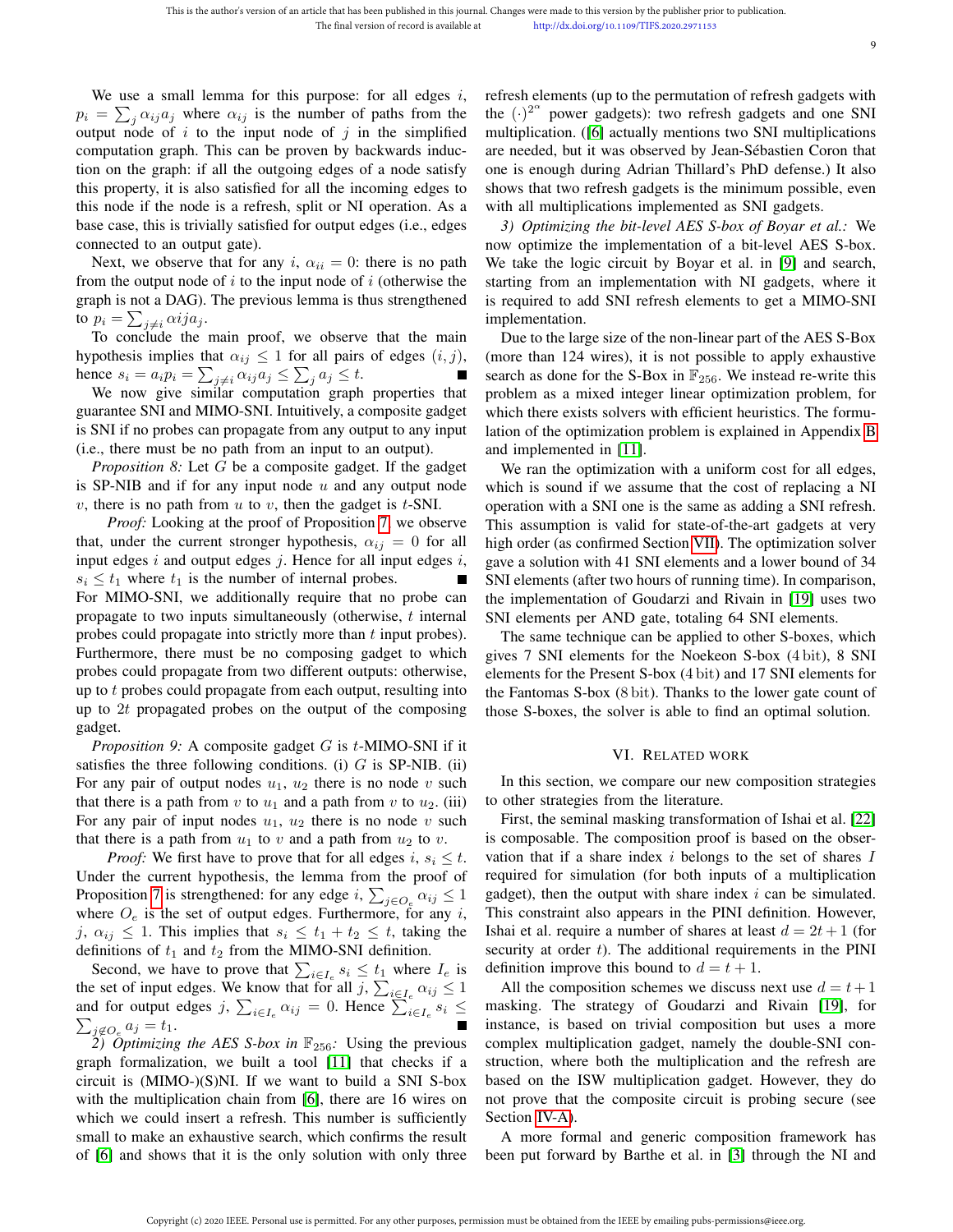|                      |  | Any circ. Simplicity $d = t + 1$ Triv. Lin. |  |
|----------------------|--|---------------------------------------------|--|
| Verification tool    |  |                                             |  |
| ISW [22]             |  |                                             |  |
| Only SNI [3]         |  |                                             |  |
| MIMO-SNI (this work) |  |                                             |  |
| <b>TPC [7]</b>       |  |                                             |  |
| Double-SNI [19]      |  |                                             |  |
| PINI (this work)     |  |                                             |  |

TABLE I: Characteristics of masking strategies:

- Any circuit: the method works for complex circuits (e.g., by enabling composition of smaller gadgets) and any masking order.
- Simplicity: the masking transformation is a straightforward gate-to-gadget translation without more global analysis.
- $d = t + 1$ : the number of shares is minimal.
- Trivial linear: no refresh gadget inside linear layers.

SNI definitions. Their main composition result (Proposition 1) is simple, but leads to poor performance (see Section VII): it requires refresh gadgets to protect linear operations. The NI and SNI definitions are used by Belaïd et al. [6] as the basis for building a more efficient  $\mathbb{F}_{256}$  AES S-box circuit. This approach is the basis for the techniques developed in Section V.

Recently, Belaïd et al. [7] introduced the Tight Private Circuit (TPC) composition strategy. It is based on the use of SNI multiplication gadgets and a careful analysis of the structure of non-linear layers, in order to insert SNI refresh gadgets where needed. This approach allows to greatly reduce the number of refresh gadgets needed for masking the AES compared to previous approaches. It exploits the circuit shares isolation property of the linear operations, as well as the bijectivity of the XOR operations with respect to one of its inputs. One (slight) downside of the TPC strategy is that it is specialized to block ciphers with a given (admittedly very usual) structure. More importantly, it requires some specific optimizations leading to better or worse performances depending on the cipher to protect (see the next section). It also requires to add some refresh gadgets in linear key schedules (as frequently used in lightweight cryptography).

We note that for hardware implementations, other approaches have been introduced to deal with hardware particularities such as glitches, notably the Threshold Implementations [27] (TI) and the Domain Oriented Masking (DOM) [20]. Those approaches have no formal proof of composability. In the DOM approach, the notion of domain is similar to what we call a circuit share. They however analyze more the physical propagation of glitches inside or across domains whereas the probe propagation framework is based on statistical dependency propagation. We do not analyze glitch-resistance in the PINI framework and leave it as an interesting open problem.

A completely different approach for composing masked gadget is based direct verification of t-probing security of the composite circuit using automated tools [2]. Circuit verification is a computationally expensive problem, hence those tools are limited in circuit size and masking order.

The main features of these compositional strategies are summarized in Table I.

Finally, a related work [12] introduces other gadgets that satisfy the PINI definition, one of those  $(PINI<sub>2</sub>)$  improving



Fig. 6: Cost estimates for AES128 encrypt implementations.

the randomness cost at very high orders.

## VII. PERFORMANCE COMPARISON

We conclude the paper by briefly discussing the performance aspects of various compositional strategies introduced in the literature (including ours).

For this purpose, we consider state-of-the art gadgets at each order (order-specific and generic constructions) for each property needed: SNI refresh, NI multiplication, SNI multiplication and PINI multiplication (whose costs are given in Appendix C). Namely, the refresh gadgets are taken from [4], the NI multiplications and SNI multiplication come from [22], [6], [5], the PINI<sub>1</sub> multiplication comes from this work (Algorithm 2), while the  $PINl<sub>2</sub>$  multiplication was introduced in [12]. For the construction of a SNI multiplication, we observe that for sufficiently high orders  $(d > 12)$ , the multiplication of Belaïd et al. followed by a SNI refresh has a lower cost than the multiplication of Ishai, Sahai and Wagner, which justifies the assumptions made for the optimization in Section V-B3.

Next, we analyze the strategies on various block ciphers. We take AES with the bit-level implementation of Boyar, Matthews and Peralta masked at various orders as a first realistic case study (since it is the basis for the best-reported masked software performances in [19]). We also consider lightweight block ciphers, which are arguably more relevant for embedded devices where masking is needed and when performance is a constraint: PRESENT (with 80 bit key) and Noekeon (with 4 bit S-boxes), and Fantomas (8 bit S-boxes).

A synthetic evaluation is shown for each compositional strategy and each block cipher in Figures 6, 7, 8 and 9 (the data is also given in tables in Appendix C for powerof-2  $d$ ). For this purpose, we use a simple model where the cost is the number of  $\mathbb{F}_2$  operations, assuming that the generation of one random  $\mathbb{F}_2$  element has the same cost as 80  $\mathbb{F}_2$  operations. This model is admittedly abstract and based on the PRNG performances on a particular ARM Cortex M4 processor mentioned in [23]. We note that our conclusions are stable for a wide range of PRNG costs, and refer to [12] for more empirical confirmations of these comparisons.

The implementations considered use the following approaches: using only SNI gadgets (SNI multiplications and SNI refresh after each linear operation, Proposition 1); Tight Private Circuits (TPC) strategy from [7]; optimized MIMO-SNI S-boxes (see Section V-B); trivial composition using Double-SNI multiplication gadgets [19]; and trivial composition using PINI gadgets. For the PINI strategies, we included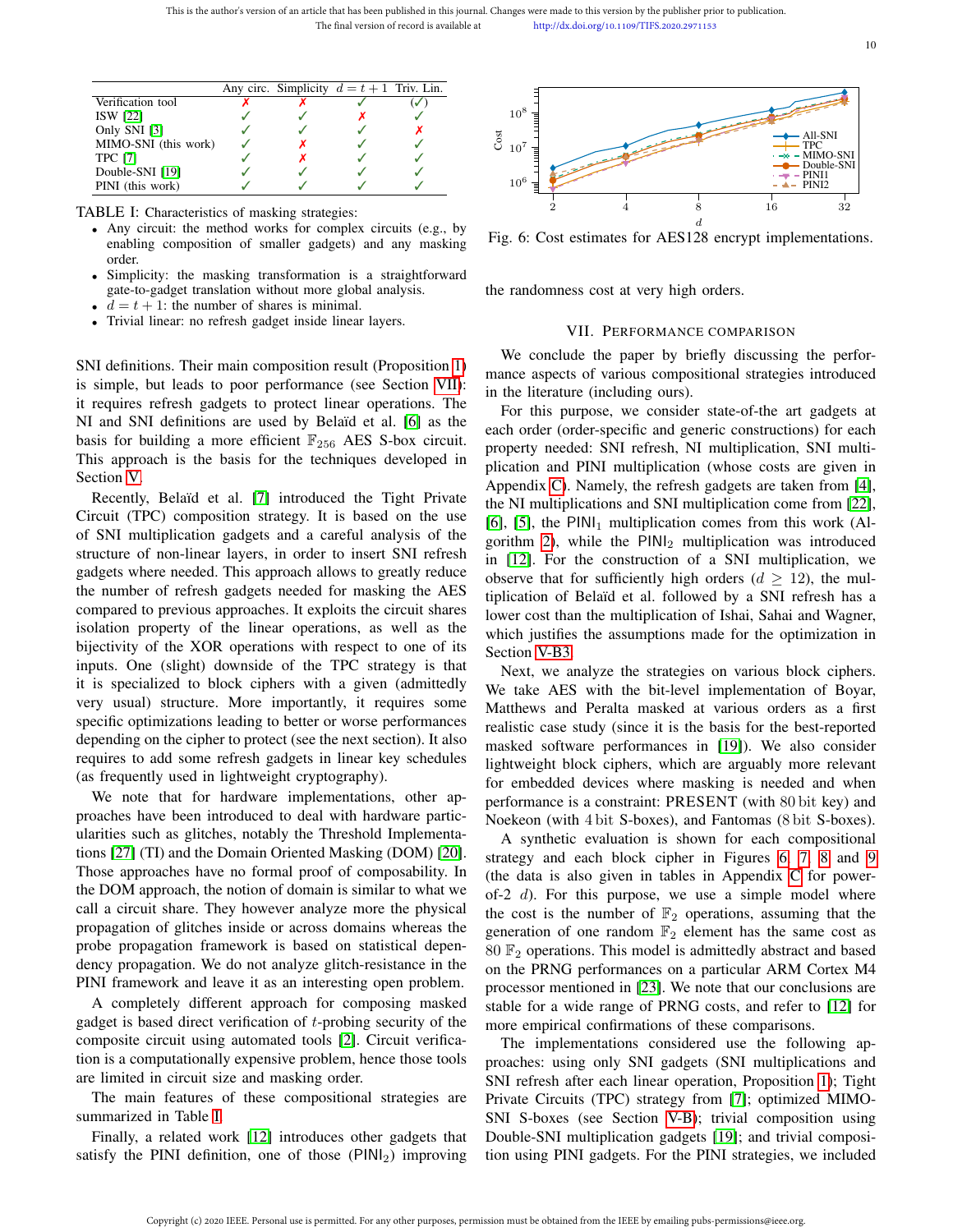Fig. 7: Cost estimates for Noekeon encrypt implementations.



Fig. 8: Cost estimates for PRESENT encrypt implementations (80 bit key).

an implementation with the  $PINI<sub>1</sub>$  multiplication gadget and another one with the  $PINI<sub>2</sub>$  gadget, which performs better at high orders.

For lightweight ciphers, the PINI strategy performs best (by taking the best amongst  $PINI_1$  and  $PINI_2$ ), reducing cost by a factor of roughly 2 compared to the Double-SNI strategy, which comes second in performance.<sup>1</sup> The difference in performance observed between the strategies is mainly due to the difference in number of refreshings needed.

The AES case is particular: it is a sweet spot for the TPC strategy which then reaches performance similar to PINI. This is due to the large number of AND gates in the AES S-box (32 [10], whereas Fantomas, Noekeon and PRESENT have respectively 11, 4 and 4). This reduces the relative cost of the refreshing of the key schedule (needed for TPC and not for competing strategies). Moreover, contrary to lightweight ciphers, the non-linear part of the AES S-box ends with a full layer of AND gates, avoiding the need of additional refreshing for the TPC strategy (for which the S-boxes must end with a full SNI layer).

 $1$  For asymptotic  $d$ , the PINI gadgets are worse than Double-SNI or TPC since they require more arithmetic operations (overhead scaling as  $d^2$ ), which makes the cost of refresh gadgets  $(d \log d)$  asymptotically negligible. However, this has no significant impact at practical masking orders for bitlevel masking. Performance evaluations in larger fields (e.g.,  $\mathbb{F}_{256}$ ) where multiplication cost is larger is left to future work.



Fig. 9: Cost estimates for Fantomas encrypt implementations.

These results confirm that PINI is a good strategy to build masked circuits. First, it enjoys the trivial composition property, which leads to simplicity (such as dealing with only one kind of gadget, while e.g., other strategies need rules to decide whether to use NI/SNI multiplications and SNI refresh gadgets). Second, PINI leads to high-performance implementations that reduce by 2 the cost of lightweight block cipher implementations. We believe those results are timely for enabling the comparison of side-channel resistant implementations in the ongoing NIST competition in lightweight cryptography, and are in general relevant to the security and efficiency of any embedded cryptographic implementation, which are important building blocks of many secure systems.

Finally, we recall that such performance comparisons (e.g., between the MIMO-SNI, TPC and PINI approaches) are dependent on the cost of the (state-of-the-art) gadgets used. Hence, the search of more optimized such gadgets is an interesting scope for further research, to further refine our understanding of cost-optimized masked implementations.

Acknowledgments. Gaëtan Cassiers and François-Xavier Standaert are resp. Research Fellow and Senior Associate Researcher of the Belgian Fund for Scientific Research (FNRS-F.R.S.). This work has been funded in part by the ERC project 724725.

#### **REFERENCES**

- [1] J. Balasch, B. Gierlichs, V. Grosso, O. Reparaz, and F. Standaert. On the cost of lazy engineering for masked software implementations. In *CARDIS 2014, Revised Selected Papers*.
- [2] G. Barthe, S. Belaïd, F. Dupressoir, P. Fouque, B. Grégoire, and P. Strub. Verified proofs of higher-order masking. In *EUROCRYPT 2015, Proceedings*.
- [3] G. Barthe, S. Belaïd, F. Dupressoir, P. Fouque, B. Grégoire, P. Strub, and R. Zucchini. Strong non-interference and type-directed higher-order masking. In *Proceedings of the 2016 ACM SIGSAC Conference on Computer and Communications Security*.
- [4] G. Barthe, S. Belaïd, F. Dupressoir, P.-A. Fouque, B. Grégoire, F.-X. Standaert, and P.-Y. Strub. Improved parallel mask refreshing algorithms: generic solutions with parametrized non-interference and automated optimizations. *Journal of Cryptographic Engineering*, Jan 2019.
- [5] G. Barthe, F. Dupressoir, S. Faust, B. Grégoire, F. Standaert, and P. Strub. Parallel implementations of masking schemes and the bounded moment leakage model. In *EUROCRYPT 2017, Proceedings*.
- [6] S. Belaïd, F. Benhamouda, A. Passelègue, E. Prouff, A. Thillard, and D. Vergnaud. Randomness complexity of private circuits for multiplication. In *EUROCRYPT 2016, Proceedings*.
- [7] S. Belaïd, D. Goudarzi, and M. Rivain. Tight private circuits: Achieving probing security with the least refreshing. In *ASIACRYPT 2018, Proceedings*.
- [8] A. Bogdanov, L. R. Knudsen, G. Leander, C. Paar, A. Poschmann, M. J. B. Robshaw, Y. Seurin, and C. Vikkelsoe. PRESENT: an ultralightweight block cipher. In *CHES 2007, Proceedings*.
- [9] J. Boyar, P. Matthews, and R. Peralta. Logic minimization techniques with applications to cryptology. *J. Cryptology*, 26(2), 2013.
- [10] J. Boyar and R. Peralta. A new combinational logic minimization technique with applications to cryptology. In *SEA 2010, Proceedings*.
- [11] G. Cassiers. Randomness requirements optimization tool for masked S-Boxes implementation. [https://github.com/cassiersg/mimopsni/,](https://github.com/cassiersg/mimopsni/) 2018.
- [12] G. Cassiers and F. Standaert. Towards globally optimized masking: From low randomness to low noise rate or probe isolating multiplications with reduced randomness and security against horizontal attacks. *IACR Trans. Cryptogr. Hardw. Embed. Syst.*, 2019(2).
- [13] T. D. Cnudde, O. Reparaz, B. Bilgin, S. Nikova, V. Nikov, and V. Rijmen. Masking AES with d+1 shares in hardware. In *CHES 2016, Proceedings*.
- [14] J. Coron, E. Prouff, and M. Rivain. Side channel cryptanalysis of a higher order masking scheme. In *CHES 2007, Proceedings*.
- [15] J. Coron, E. Prouff, M. Rivain, and T. Roche. Higher-order side channel security and mask refreshing. In *FSE 2013, Revised Selected Papers*.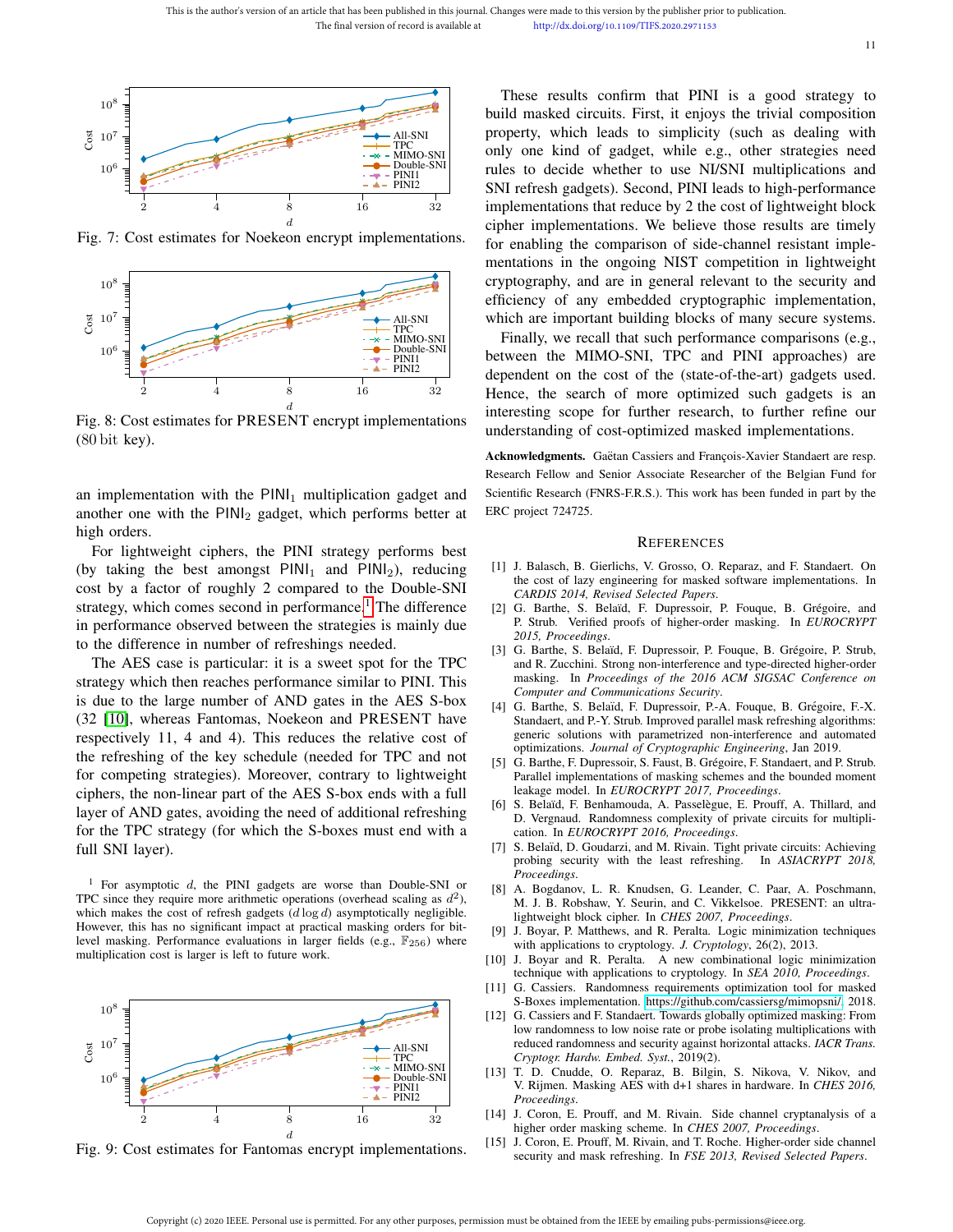- [16] J. Daemen, M. Peeters, G. Van Assche, and V. Rijmen. Nessie proposal: Noekeon, 2000.
- [17] A. Duc, S. Dziembowski, and S. Faust. Unifying leakage models: From probing attacks to noisy leakage. In *EUROCRYPT 2014, Proceedings*.
- [18] A. Duc, S. Faust, and F. Standaert. Making masking security proofs concrete - or how to evaluate the security of any leaking device. In *EUROCRYPT 2015, Proceedings*.
- [19] D. Goudarzi and M. Rivain. How fast can higher-order masking be in software? In *EUROCRYPT 2017, Proceedings*.
- [20] H. Groß, S. Mangard, and T. Korak. An efficient side-channel protected AES implementation with arbitrary protection order. In *CT-RSA 2017, Proceedings*.
- [21] V. Grosso, G. Leurent, F. Standaert, and K. Varici. Ls-designs: Bitslice encryption for efficient masked software implementations. In *FSE 2014, Revised Selected Papers*.
- [22] Y. Ishai, A. Sahai, and D. A. Wagner. Private circuits: Securing hardware against probing attacks. In *CRYPTO 2003, Proceedings*.
- [23] A. Journault and F. Standaert. Very high order masking: Efficient implementation and security evaluation. In *CHES 2017, Proceedings*.
- [24] P. C. Kocher, J. Jaffe, and B. Jun. Differential power analysis. In *CRYPTO '99, Proceedings*.
- [25] S. Mangard, T. Popp, and B. M. Gammel. Side-channel leakage of masked CMOS gates. In *CT-RSA 2005, Proceedings*.
- [26] T. Moos, A. Moradi, T. Schneider, and F. Standaert. Glitch-resistant masking revisited or why proofs in the robust probing model are needed. *IACR Trans. Cryptogr. Hardw. Embed. Syst.*, 2019(2).
- [27] S. Nikova, V. Rijmen, and M. Schläffer. Secure hardware implementation of nonlinear functions in the presence of glitches. *J. Cryptology*, 24(2):292–321, 2011.
- [28] M. Rivain and E. Prouff. Provably secure higher-order masking of AES. In *CHES 2010, Proceedings*.

#### APPENDIX A

#### PINI<sub>1</sub> SECURITY PROOF

*Proposition 10:* The multiplication gadget of Algorithm 2 is  $d - 1$ -PINI.

*Proof:* Let us build a PINI simulator: first, given a set of probes  $P$  and probed output shares  $A$ , Algorithm 3 gives the set of required input shares  $X = A \cup B$ . All the probes that depend only on input shares with index in X and on randomness are computed as specified by Algorithm 2 (required randomness is generated). If some  $z_{ij}$  or  $s_{ij}$  appears in the expression of some probe and cannot be computed from known inputs, it is assigned a fresh random (we say that the simulator *cheats* on that value) and evaluation continues until all probes are computed.

Let us now show that this algorithm produces the same probe distribution as Algorithm 2. The behavior of the simulator is identical to the behavior of the gadget, except for some  $z_{ij}$  and  $s_{ij}$ . If the simulator cheats on  $z_{ij}$ , then  $z_{ij}$  or a sum in which it appears is probed, and there is no probe on  $z_{ji}$ (or their intermediate values, or a sum in which it appears) or on intermediate values of the computation of  $z_{ij}$ . Therefore,  $r_{ij}$  is only observable through  $z_{ij}$ , which means that  $z_{ij}$  is behaves like a uniform random variable independent of all other variables, which is what the simulator generates. For  $s_{ij}$ , the same argument applies: if the simulator cheats, then  $r_{ij}$ is only observable through  $s_{ij}$  (or probes depending on  $s_{ij}$ ), hence  $s_{ij}$  behaves as a uniform independent random variable.

#### APPENDIX B

## MIMO-SNI S-BOX OPTIMIZATION PROBLEM

The AES S-Box of is made of three parts: a top linear transformation, a middle non-linear transformation and

## Algorithm 3 Input shares chooser for the simulator of PINI<sub>1</sub> multiplication

**Require:** Set of probes  $y_{A,*}^G \cup P$  $X \leftarrow \emptyset$ ; for  $i = 0$  to  $d - 1$  do if  $a_i$ ,  $a_i + 1$ ,  $b_i$ ,  $a_i \cdot b_i$  or  $c_i$  is probed then  $X \leftarrow X \cup \{i\};$ else if there exists k such that  $\sum_{j=1}^{k} z_{ij}$  is probed then  $X \leftarrow X \cup \{i\};$ for  $j = 0$  to  $d - 1$  do if there are at least two probes on intermediate values of computation of  $z_{ij}$  (these values are  $r_{ij}$ ,  $p_{ij}^k$ ,  $s_{ij}^k$  and  $z_{ij}$ ) then  $X \leftarrow X \cup \{i, j\};$ else if there is one probe on an intermediate value of the computation of  $z_{ij}$  then if  $i \in X$  or  $j \in X$  then  $X \leftarrow X \cup \{i, j\};$ else  $X \leftarrow X \cup \{i\};$  $B \leftarrow X \setminus A;$ Ensure:  $|B| \leq |P|$ 

a bottom linear transformation. Since our goal is to have a probing secure implementation of the AES, we do not need to have a full MIMO-SNI S-box. Having only the middle nonlinear transformation MIMO-SNI is enough since the top and bottom linear transformations can be considered as combined with the other linear operations of the AES (i.e., ShiftRow, MixColumns and AddRoundKey) when applying MIMO-SNI composability.

The non-linear transformation is made of 30 XOR gates and 32 AND gates, hence it contains more than  $2 \cdot (30+32) = 124$ wires. This means that it is impossible to apply the exhaustive search used for the S-Box in  $\mathbb{F}_{256}$ . We therefore reformulate our graph optimization problem into a integer linear programming problem, for which there exists numerous solvers. This does not guarantee that we can find an optimal solution with a reasonable amount of resources, but solvers have efficient heuristics to find good solutions and can prove lower bounds for the solution. Since we take care that our representation as an optimization problem admits as acceptable solutions all the possible implementations of the considered logic circuit, we are able to provide upper and lower bounds on the cost of the optimal implementation.

We write the linear optimization problem in the following way. A binary variable  $e_i$  is associated to each edge i of the graph, indicating if it is cut (i.e., if a refresh is inserted). All the paths in the graph are then computed and a binary variable  $p_i$  is assigned to each path j, again indicating if it is cut. A path is cut if any edge in the path is cut. It implies a first general constraint  $p_j \leq \sum_i e_i$  (the sum is over the edges in the path).

We can then add the various constraints related to Non-Interference properties. First, to enforce NI, for each pair of vertices  $(u, v)$  all but one paths from u to v must be cut. Let *J* be the set of paths from *u* to *v*,  $\sum_{j \in J} p_j \ge |J|-1$ . Next, to enforce SNI, when  $u$  is an input node and  $v$  an output node, the constraint becomes  $\sum_{j\in J} p_j \geq |J|$ . For the MI part we